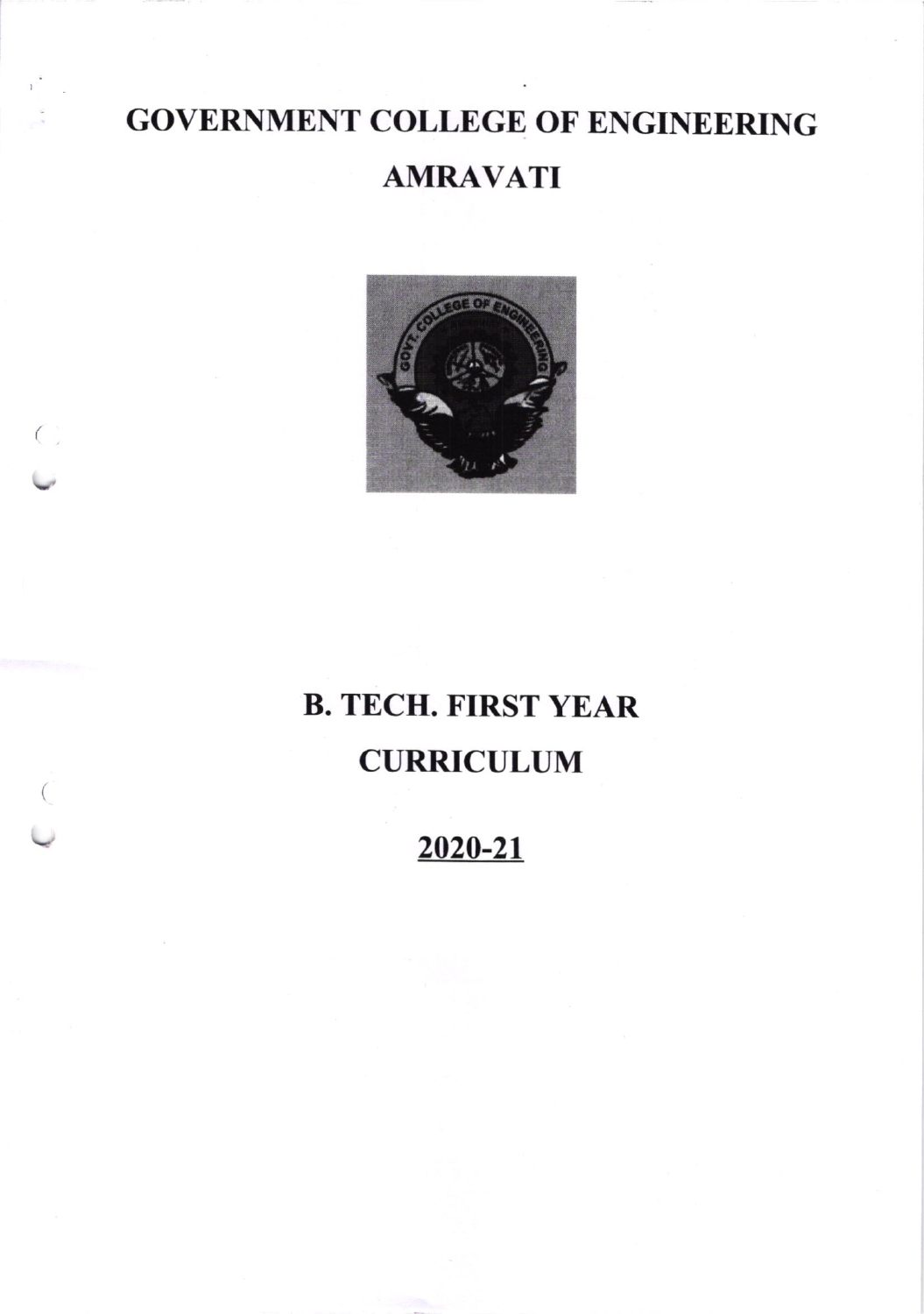|                                                    |                    |                                     |                | UVIILJIVI I                      |                |                |               |         |           |          |          |                      |                |
|----------------------------------------------------|--------------------|-------------------------------------|----------------|----------------------------------|----------------|----------------|---------------|---------|-----------|----------|----------|----------------------|----------------|
| <b>Teaching Scheme</b><br><b>Evaluation Scheme</b> |                    |                                     |                |                                  |                |                |               |         |           |          |          |                      |                |
| Category                                           | <b>Course Code</b> | <b>Course Title</b>                 | <b>Theory</b>  | <b>Tutorial</b>                  | Practical      |                | <b>Theory</b> |         | Practical |          |          | <b>Total Credits</b> |                |
|                                                    |                    |                                     | Hrs/week       | Hrs/week                         | Hrs/week       | <b>Total</b>   | <b>MSE</b>    | TA      | ESE       | ICA      | ESE      |                      |                |
| <b>MC</b>                                          | <b>SHU100</b>      | <b>Induction Program</b>            |                | Two weeks mandatory audit course |                |                |               |         |           | $\Omega$ |          |                      |                |
| <b>BSC</b>                                         | <b>SHU121</b>      | Physics                             | 3              |                                  | $-$            | 4              | 30            | 10      | 60        | ---      | $- - -$  | 100                  | $\overline{4}$ |
| <b>BSC</b>                                         | <b>SHU122</b>      | Calculus and Linear Algebra         | 3              |                                  | $- - -$        | 4              | 30            | 10      | 60        | ---      | ---      | 100                  | $\overline{4}$ |
| <b>ESC</b>                                         | <b>EEU121</b>      | <b>Basic Electrical Engineering</b> | 3              | ---                              | $-$            | 3              | 30            | 10      | 60        | ---      | $---$    | 100                  | 3              |
| <b>ESC</b>                                         | <b>CEU121</b>      | <b>Engineering Mechanics</b>        | 3              |                                  | $- - -$        | 3              | 30            | 10      | 60        | $- - -$  | $- - -$  | 100                  | 3              |
| <b>HSMC</b>                                        | <b>SHU123</b>      | English                             | $\overline{2}$ | $---$                            | ---            | 2              | $---$         | $---$   | 60        | ---      | $---$    | 60                   | $\overline{2}$ |
| <b>BSC/LC</b>                                      | <b>SHU124</b>      | Physics Lab                         | ---            | $- - -$                          | $\overline{2}$ | $\overline{c}$ | $- - -$       | $- - -$ | ---       | 50       | ---      | 50                   |                |
| <b>ESC/LC</b>                                      | <b>EEU122</b>      | Basic Electrical Engg Lab           | ---            | $- - -$                          | $\overline{2}$ | $\overline{c}$ | $- - -$       | $- - -$ | ---       | 50       | $- - -$  | 50                   | 1              |
| <b>ESC/LC</b>                                      | <b>CEU122</b>      | Engineering Mechanics Lab           | $- - -$        | $\cdots$                         | 2              | 2              | ---           | $- - -$ | ---       | 50       | $---$    | 50                   | 1              |
| <b>HSMC/LC</b>                                     | <b>SHU125</b>      | English Lab                         | ---            | $- - -$                          | 2              | $\overline{2}$ | $-$           |         | ---       | 50       | $---$    | 50                   | 1              |
| ESC/LC                                             | <b>MEU121</b>      | <b>Workshop Practice I</b>          | ---            | $- - -$                          | $\overline{2}$ | $\overline{c}$ | $- - -$       | $m = m$ | $- - -$   | 50       | $---$    | 50                   |                |
|                                                    |                    | <b>Total</b>                        | 14             | $\overline{c}$                   | 10             | 26             | 120           | 40      | 300       | 250      | $\Omega$ | 710                  | 21             |
|                                                    |                    |                                     |                |                                  |                |                |               |         |           |          |          |                      |                |

Semester I

#### **Semester II**

| <b>Teaching Scheme</b> |                                 |                                                                                |               |                 |           |                |                            |         | <b>Evaluation Scheme</b> |                      |                |     |                |
|------------------------|---------------------------------|--------------------------------------------------------------------------------|---------------|-----------------|-----------|----------------|----------------------------|---------|--------------------------|----------------------|----------------|-----|----------------|
| Category               | <b>Course Code</b>              | <b>Course Title</b>                                                            | <b>Theory</b> | <b>Tutorial</b> | Practical |                | <b>Theory</b><br>Practical |         |                          | <b>Total Credits</b> |                |     |                |
|                        |                                 |                                                                                | Hrs/week      | Hrs/week        | Hrs/week  | <b>Total</b>   | <b>MSE</b>                 | TA      | <b>ESE</b>               | <b>ICA</b>           | <b>ESE</b>     |     |                |
| <b>BSC</b>             | <b>SHU221</b>                   | Chemistry                                                                      | 4             | $\frac{1}{2}$   | ---       | 4              | 30                         | 10      | 60                       | $- - -$              | $-$            | 100 | $\overline{4}$ |
| <b>BSC</b>             | <b>SHU222</b>                   | Integral calculus and<br>differential equations                                | 3             |                 | ---       | 4              | 30                         | 10      | 60                       | $- - -$              | $- - -$        | 100 | 4              |
| <b>ESC</b>             | <b>CSU221</b>                   | Programming for Problem<br>solving                                             | 3             | $- - -$         | ---       | 3              | 30                         | 10      | 60                       | $- - -$              | $- - -$        | 100 | 3              |
| <b>ESC</b>             | <b>MEU221</b>                   | <b>Engineering Graphics</b>                                                    | 2             | $- - -$         | ---       | $\overline{c}$ | 30                         | 10      | 60                       | $---$                | ---            | 100 | $\overline{c}$ |
| <b>ESC</b>             | <b>MEU222/</b><br><b>ETU221</b> | <b>Basic Mechanical</b><br>Engineering/Basic<br><b>Electronics Engineering</b> | 2             | $- - -$         | $- - -$   | $\overline{2}$ | 30                         | 10      | 60                       | $- - -$              | ---            | 100 | $\overline{2}$ |
| <b>BSC/LC</b>          | <b>SHU223</b>                   | Chemistry Lab                                                                  |               | ---             | 2         | $\overline{2}$ | $- - -$                    | $m = m$ | $- - -$                  | 50                   | $---$          | 50  |                |
| ESC/LC                 | <b>CSU222</b>                   | Programming for Problem<br>solving Lab                                         | $- - -$       | ---             | 4         | $\overline{4}$ | ---                        | $- - -$ | ---                      | 50                   | $- - -$        | 50  | $\overline{c}$ |
| <b>ESC/LC</b>          | <b>MEU223</b>                   | Engineering Graphics Lab                                                       | $- - -$       | $- - -$         | 4         | 4              | ---                        | ---     | $- - -$                  | 50                   | $- - -$        | 50  | $\overline{2}$ |
| ESC/LC                 | <b>MEU224</b>                   | Workshop Practice II                                                           | $- - -$       | $---$           | 2         | $\overline{2}$ | ---                        | $---$   | ---                      | 50                   | $\cdots$       | 50  |                |
|                        |                                 | <b>Total</b>                                                                   | 14            |                 | 12        | 27             | 150                        | 50      | 300                      | 200                  | $\overline{0}$ | 700 | 21             |

**MSE Duration: 1.30 Hrs all courses Important Note:** MEU222 for only Electrical, Electronics & TC, Computer Science, Information Technology and Instrumentation Engineering branch ETU221 for only Civil and Mechanical Engineering branch In Semester I, the students of Civil, Mechanical, Electrical & Instrumentation Engineering shall be offered group A courses, and that of

**ESE: End Semester Examination** 

**ICA: Internal Continuous Assessment** 

Electronics & TC, Computer Science and Information Technology shall be offered group B courses. In Semester II, vice versa.

In addition following courses are offered

TA: Teacher Assessment

 $\frac{1}{\pi} \sum_{i=1}^N$ 

SHU122 and MEU121 for all students in Semester I. SHU222 and MEU224 for all students in Semester II.

MEU222 shall be offered in Semester I for Electronics & TC, Computer Science, Information Technology branch. And it shall be offered in

Semester II for Electrical and Instrumentation Engineering branch<br>ETU221 shall be offered in Semester II for Civil and Mechanical Engineering branch.

**MSE: Mid Semester Examination** 

| There should be direct correspondence of group A and group B courses. |  |  |  |  |  |  |
|-----------------------------------------------------------------------|--|--|--|--|--|--|
|-----------------------------------------------------------------------|--|--|--|--|--|--|

| Sr. No. |                    | <b>Group A Courses</b>              |                    | <b>Group B Courses</b>              |
|---------|--------------------|-------------------------------------|--------------------|-------------------------------------|
|         | <b>Course Code</b> | <b>Title of Course</b>              | <b>Course Code</b> | <b>Title of Course</b>              |
|         | <b>SHU121</b>      | Physics                             | <b>SHU221</b>      | Chemistry                           |
|         | <b>EEU121</b>      | <b>Basic Electrical Engineering</b> | <b>CSU221</b>      | Programming for Problem solving     |
|         | <b>CEU121</b>      | <b>Engineering Mechanics</b>        | <b>MEU221</b>      | <b>Engineering Graphics</b>         |
|         | <b>SHU123</b>      | English                             | <b>SHU223</b>      | Chemistry Lab                       |
|         | <b>SHU124</b>      | Physics Lab                         | <b>CSU222</b>      | Programming for Problem solving Lab |
|         | <b>EEU122</b>      | Basic Electrical Engineering Lab    | <b>MEU223</b>      | Engineering Graphics Lab            |
|         | <b>CEU122</b>      | Engineering Mechanics Lab           |                    |                                     |
|         | <b>SHU125</b>      | English Lab                         |                    |                                     |

 $882$ 

Petele